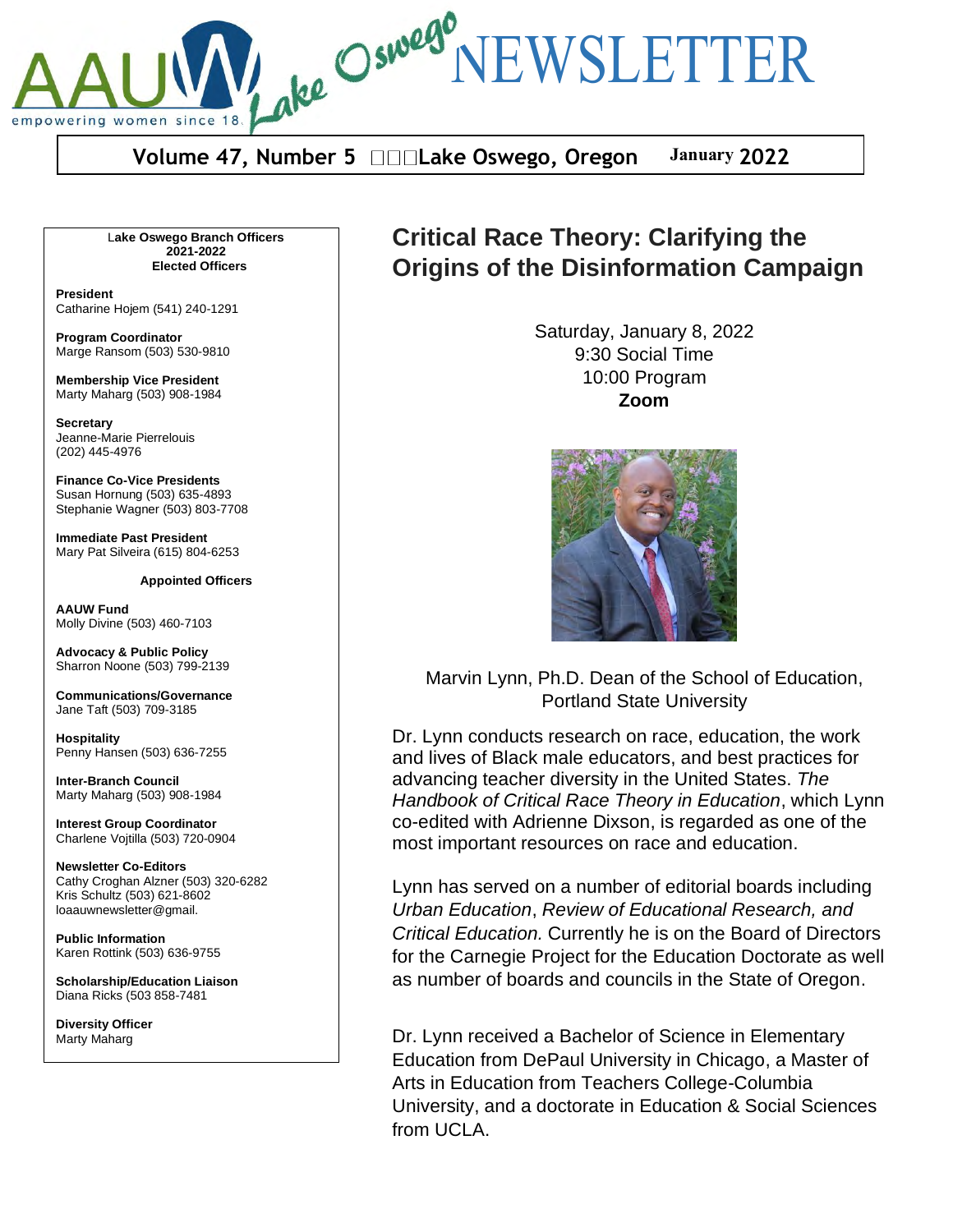### **Connections** Catharine Hojem



Happy New Year!

May 2022 bring about the conditions we need to achieve health, peace and security for all beings as well as for our dear planet.

These past two years have been so difficult in many ways, but optimism and January just go together, so I am looking ahead, especially for activities which help our AAUW members move forward into some new territory.

I am always so inspired by those of you who adopt New Year's fitness resolutions and keep them. I don't even attempt. In January there usually is some Irish Cream left in the Bailey's bottle leaving fitness resolutions pointless. For me, it seems taking on new activities, commitments or hobbies, is easier than giving things up.

If you are contemplating new activities, below are some new interest group ideas as well as revivals of past

activities that members have suggested. Perhaps you have some additional thoughts which I encourage you to share. A survey will be sent in the upcoming weeks to get your opinions about ways to enliven our branch and to attract new members.

*Possible Interest Groups:* Art Museum/Gallery treks Mah-Jongg **Birdwatching** Hiking/Trail walks Portland Walking Tours Movie and Theatre productions Lecture series Metaphysical Book Group

I'd also like to put the **FUN** back in Fundraising. Many members have shared examples of past events, which reportedly both the membership and the public enjoyed. As an organization, our efforts to support our operations, as well as the goals to help achieve equity and education for women and girls, depends upon our ability to provide funding. The lovely, creative Suffragette Quilt energized a 2020 raffle which was not just exciting but lucrative as well.

Do you know that the National AAUW Fund awarded \$3.6 million to more than 200 recipients for the 2021 academic year with the goal of advancing educational opportunities for women around the globe? That is just part of the work done by the Fund in an ongoing program to reach our mission.

We are all looking forward to a 2022 which restores the normal tempo back into our personal lives. Until then, continue to take care and look out for one another!!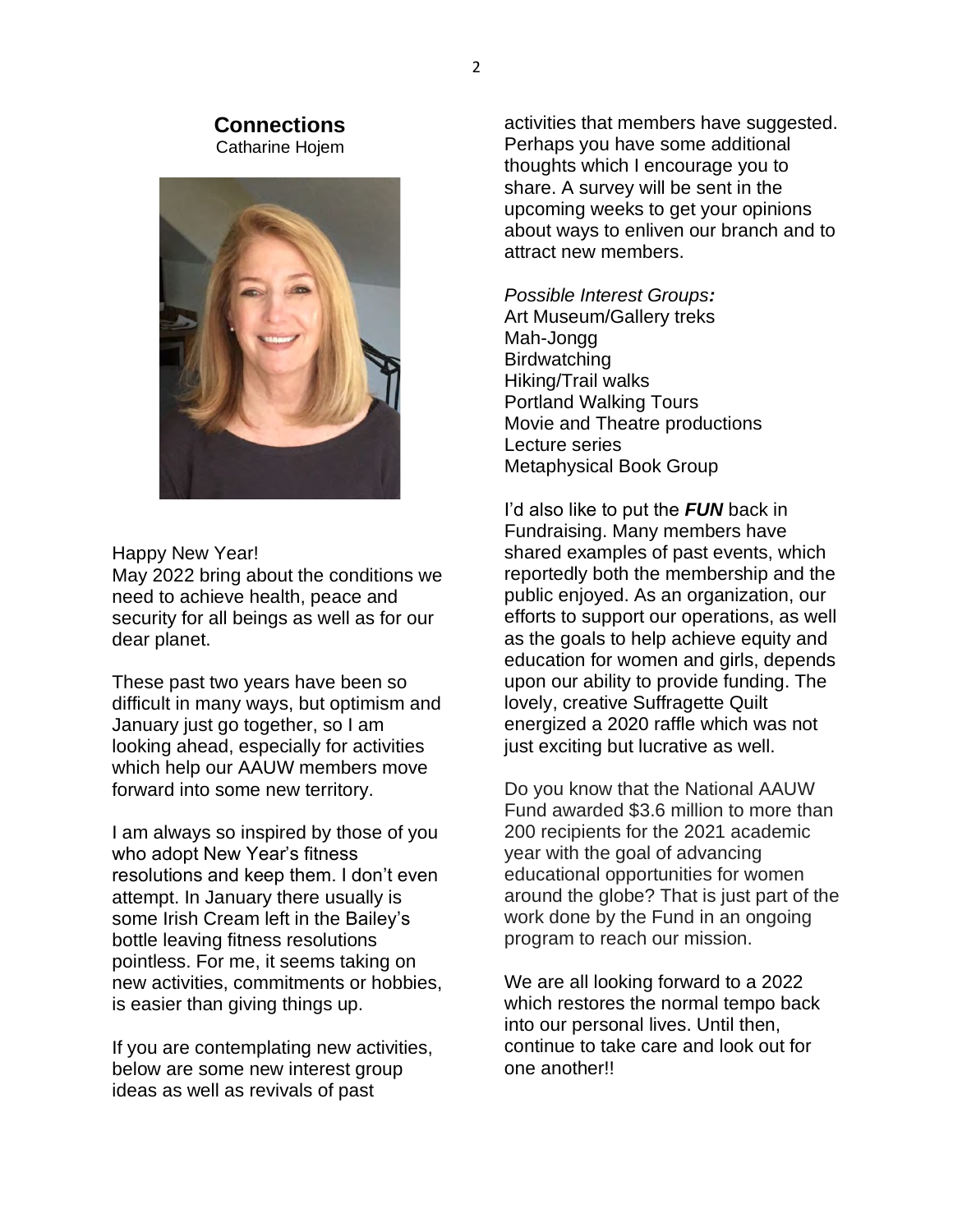### Save the Date Tuesday January 11, 2022 4:00 PM, PST

The AAUW **Oregon Online Branch** is delighted to host new **AAUW CEO Gloria Blackwell.** You won't want to miss this! Mark your calendars now and invite your AAUW friends! The Zoom invitation will be sent early in January.

\*\*\*\*\*\*\*\*\*\*

# EquityDiversityInclusion

AAUW, both at the national and state level, has taken a strong position in addressing the toxic systemic racism and sexism which threaten BIPOC minorities and women. They have urged the creation of Diversity, Equity and Inclusion positions to promote education of our memberships in recognizing and confronting racism. The DEI officer will assist us in advancing policies and taking actions that respond to racial biases and sexist practices.

Marty Maharg has agreed to be Lake Oswego's DEI officer. She has been involved in community anti-racism efforts and is knowledgeable about the systemic changes which are necessary, as a result. The following is her article for the month of January.

### \*\*\*\*\*\*\*\*\*\*

Happy New Year! Here is some information on Diversity, Equity and Inclusion activities for the month of January.

Our January 8 branch meeting will be presented, via zoom, by Dr. Marvin Lynn. Dr. Lynn is a professor at Portland State University and an internationally recognized scholar on race and education. Lynn is also a member of the Tigard-Tualatin School Board. He will be speaking on Critical Race Theory. Please join us for this interesting and informative program.

On January 20 at 7:00 PM, the West Linn Alliance will be hosting a zoom program discussing the rise in Antisemitism in our communities. The presenter will be Bob Horenstein, Director of Community Relations of the Jewish Federation of Portland. For more information or to register for this free event, go to the West Linn Webpage, at westlinnalliance.org, one week prior to the program.

The following is an excellent and interesting article which appeared in the *Beyond: Fall/Winter 2021* issue. It can be accessed online at:

OregonHumanities.org. "Beyond Pigmentocracy: How race, internalized oppression and representation affect one mixed family" by Chance White Eyes, PhD and Rachael L. Cushman.

*Stubborn Twig: Three Generations in the Life of a Japanese Family,* by Lauren Kessler. The Japanese immigrant experience is documented in a very readable, detailed social history of three generations of the Yasui family in Oregon. The Monday Nonfiction Book Group read this and highly recommends it.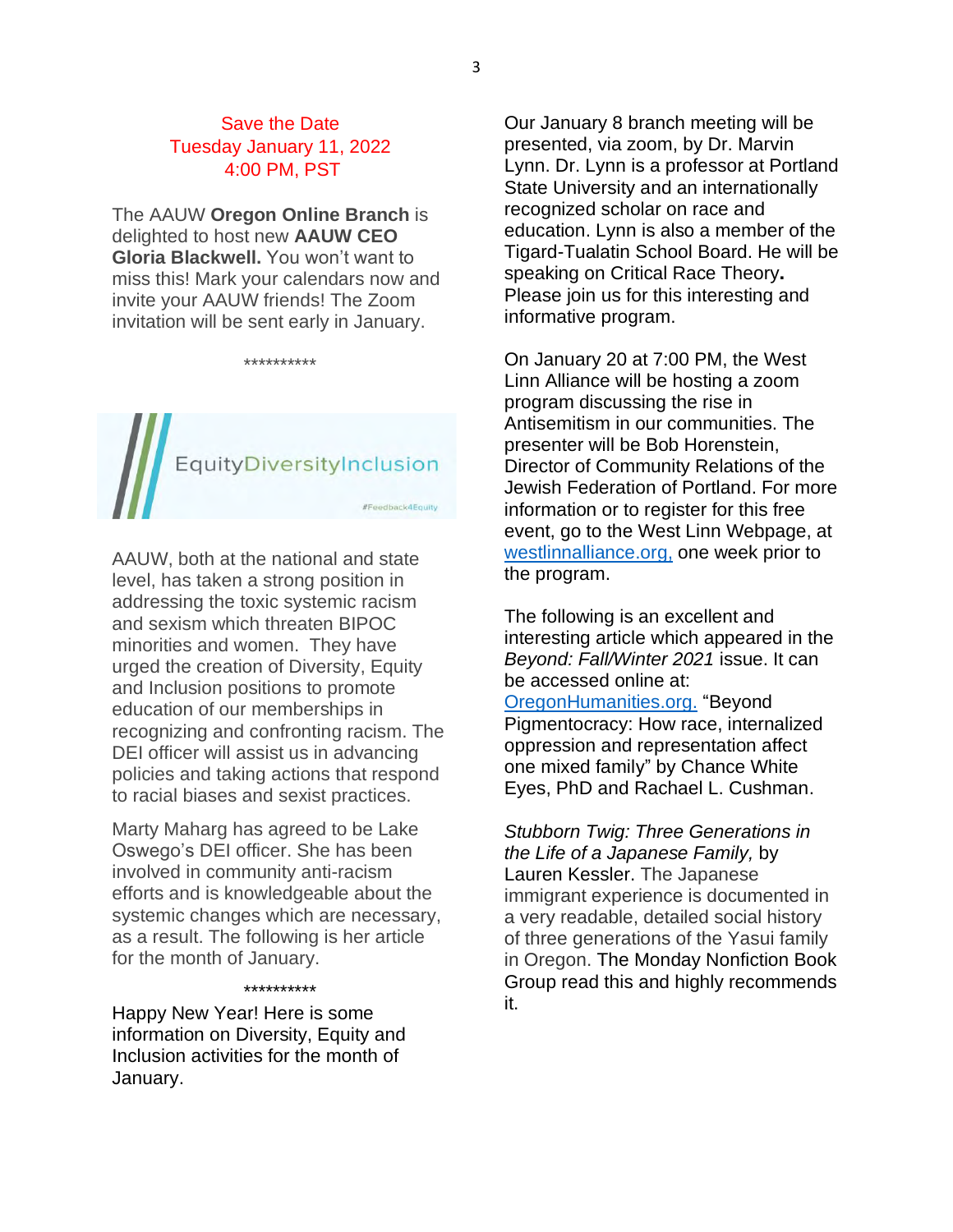

**Tuesday Books 4th Tuesday at 11:00am**

Date: January 25 Book: *Simon the Peddler* by Paulette Jiles

For more information, contact Lynda Bigler, libigler@easystreet.net

### **Murder by the Book 2nd Wednesday at 12:00pm**

Date: January 12 Book: A Lady's Guide to Etiquette and *Murder* by Dianne Freeman

For more information, contact Jane Taft, taft.jane@gmail.com or Stephanie Carter, secarter1@gmail.com

### **Interpretive Books 3rd Thursday at 9:30am**

Date: January 20 Book: The Beekeeper's Apprentice by Laurie King

For more information, contact Connie Irwin, irwinconnie44@gmail.com

### **Thursday Evening Books 4th Thursday at 7:00pm**

Date: January 27 Book: *The Stranger Diaries* by Elly **Griffiths** 

For more information, contact Suzanne Kaveckis, smkaveckis@icloud.com

### **Non-Fiction Books 2nd Monday at 11:00am**

Date: January 10 Book: *The Feather Thief: Beauty, Obsession, and the Natural History Heist of the Century* by Kirk Wallace Johnson

For more information, contact Mary Pat Silveira, mpsilveira@usa.net

**Story Telling 3rd Monday at 3:00pm**

Date: January 17

For more information, contact Catharine Hojem, hojem2@gmail.com

### **Public Policy & Advocacy 3rd Friday at 11:00am**

Date: January 21

For more information, contact Sharron Noone, smnrrooe@aol.com

## **Lunch Bunch 3rd Tuesday at 11:30am**

Date: January 18 Location: Dang's Thai Kitchen 670 N Street, Lake Oswego

To RSVP or inquire further, contact Marge Ransom, wrandmr68@yahoo.com or Charlene Vojtilla, charjoy8@gmail.com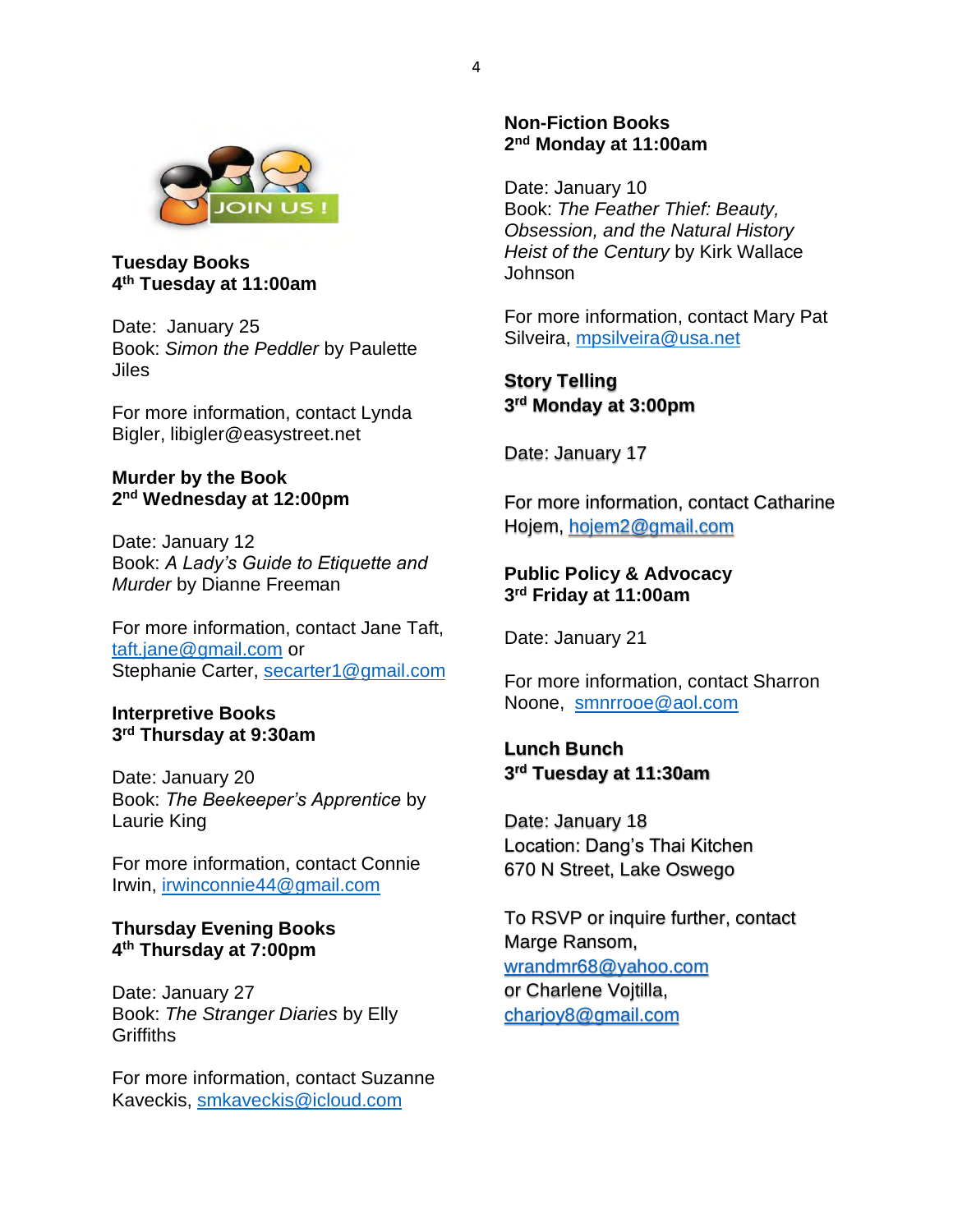**Lunch Bunch Holiday Potluck at the home of Stephanie Wagner**



**Left to right (standing) Jeanne-Marie Pierrelouis, Linda Hartling, Marty Maharg, Charlene Vojtilla, Marge Ransom, Mary Pat Silveira and Pat Squire (Seated) Lois Isbell, Stephanie Wagner, Jane Taft**



**Pat Squire and Mary Pat Silveira**



**A toast to the holidays!!**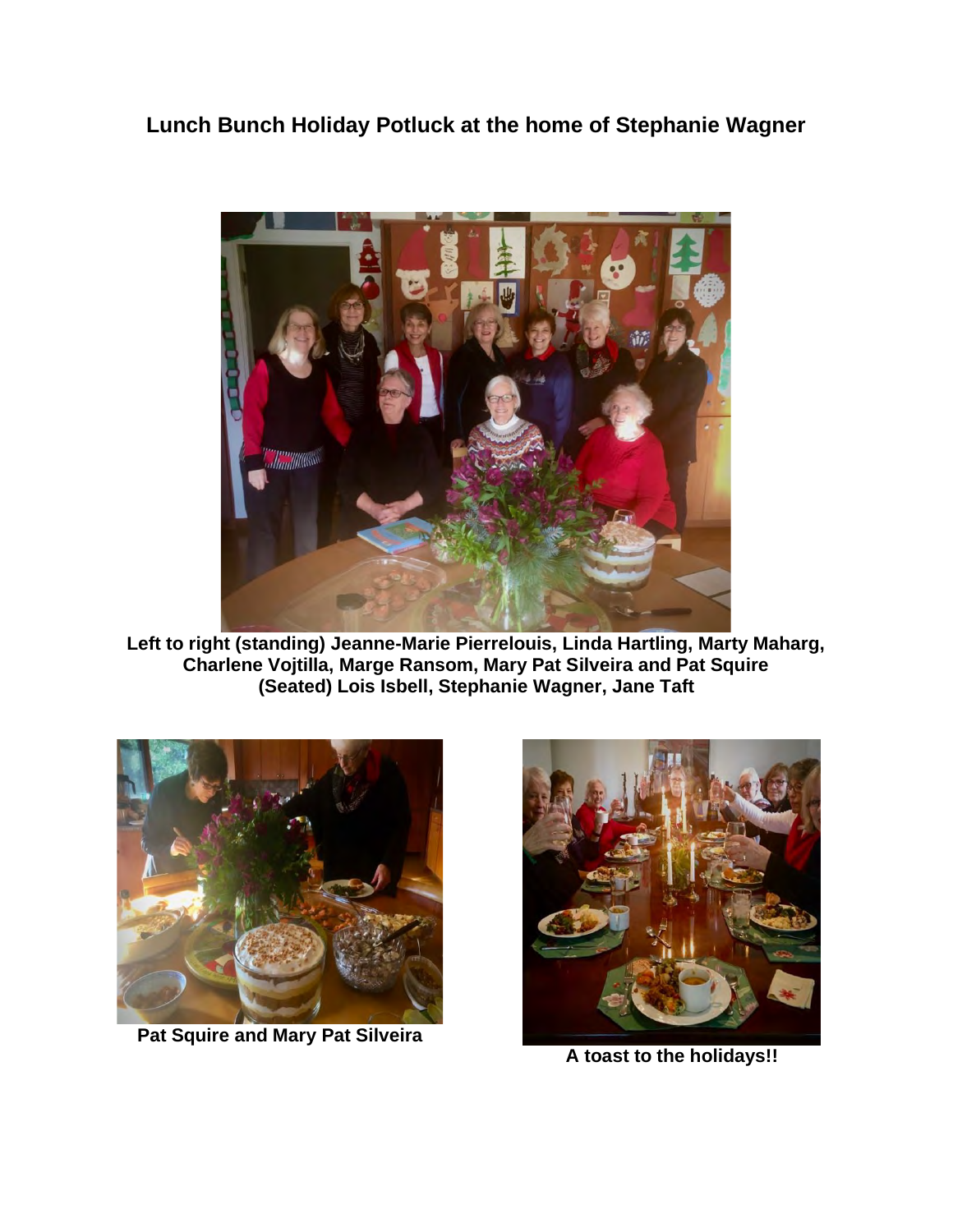| <b>January 2022</b> |                                              |                                                  |                                    |                                                         |                                                               |                                      |  |  |  |  |
|---------------------|----------------------------------------------|--------------------------------------------------|------------------------------------|---------------------------------------------------------|---------------------------------------------------------------|--------------------------------------|--|--|--|--|
| <b>Sunday</b>       | <b>Monday</b>                                | <b>Tuesday</b>                                   | Wednesday                          | <b>Thursday</b>                                         | Friday                                                        | <b>Saturday</b>                      |  |  |  |  |
|                     |                                              |                                                  |                                    |                                                         |                                                               | 1<br><i><b>ppvNewYed</b></i>         |  |  |  |  |
| $\overline{2}$      | $\mathfrak{S}$                               | $\overline{4}$<br><b>Board</b><br><b>Meeting</b> | 5                                  | $6\phantom{1}$                                          | $\overline{7}$                                                | 8<br><b>Branch</b><br><b>Meeting</b> |  |  |  |  |
| $\boldsymbol{9}$    | 10<br>Non-<br><b>Fiction</b><br><b>Books</b> | 11                                               | 12<br><b>Murder by</b><br>the Book | 13                                                      | 14                                                            | 15                                   |  |  |  |  |
| 16                  | 17<br><b>Story</b><br><b>Telling</b>         | 18<br><b>Lunch</b><br><b>Bunch</b>               | 19                                 | 20<br><b>Interpretive</b><br><b>Books</b>               | 21<br><b>Public</b><br><b>Policy &amp;</b><br><b>Advocacy</b> | 22                                   |  |  |  |  |
| 23                  | 24                                           | 25<br><b>Tuesday</b><br><b>Books</b>             | 26                                 | 27<br><b>Thursday</b><br><b>Evening</b><br><b>Books</b> | 28                                                            | 29                                   |  |  |  |  |
| $\overline{30}$     | $\overline{31}$                              |                                                  |                                    |                                                         |                                                               |                                      |  |  |  |  |